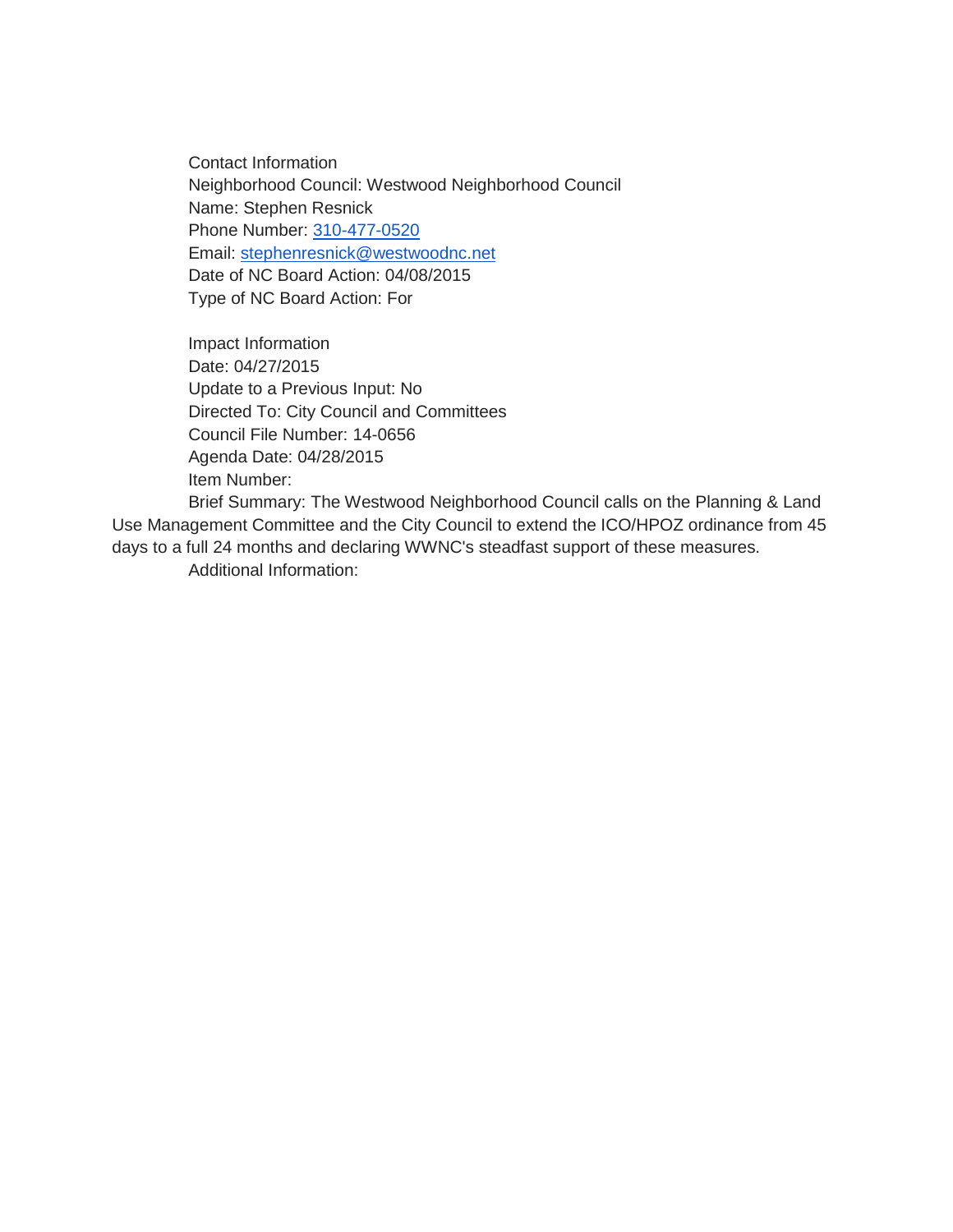### WESTWOOD NEIGHBORHOOD COUNCIL MINUTES

# APRIL 8, 2015

# WESTWOOD PRESBYTERIAN CHURCH, 10822 WILSHIRE BLVD., LOS ANGELES, CA 90024

# 1. CALL TO ORDER

President Jerry Brown called the meeting to order at 7:05 p.m. Board members in attendance were Angus Beverly, Connie Boukidis, Jerry Brown, Sandy Brown, Lisa Chapman, Roozbeh Farahanipour, Jacob Finn, Aurelia Friedman, Stephen Resnick, Eugene Tseng, Scott Whittle, and Laura Winikow. Board members excused were Dean Abell, Armen Hadjimanoukian, Mitchell Keiter, Marcello Robinson, Mark Rogo, and Austin Velez. A quorum was present. There were 11 stakeholders and guests present.

### 2. APPROVAL OF MINUTES

Scott Whittle moved to approve the minutes of the March 11, 2015 meeting. Angus Beverly seconded the motion, which carried unanimously.

# 3. COMMENTS BY PUBLIC OFFICIALS

 A. Congressman Ted Lieu's representative Janet Turner reported that the Congressman met with members of WWNC to discuss the Purple Line extension last week. Metro will be making the final decision on the Century City stop. The VA will be developing a master plan and major changes are coming, including housing for veterans. Nothing has been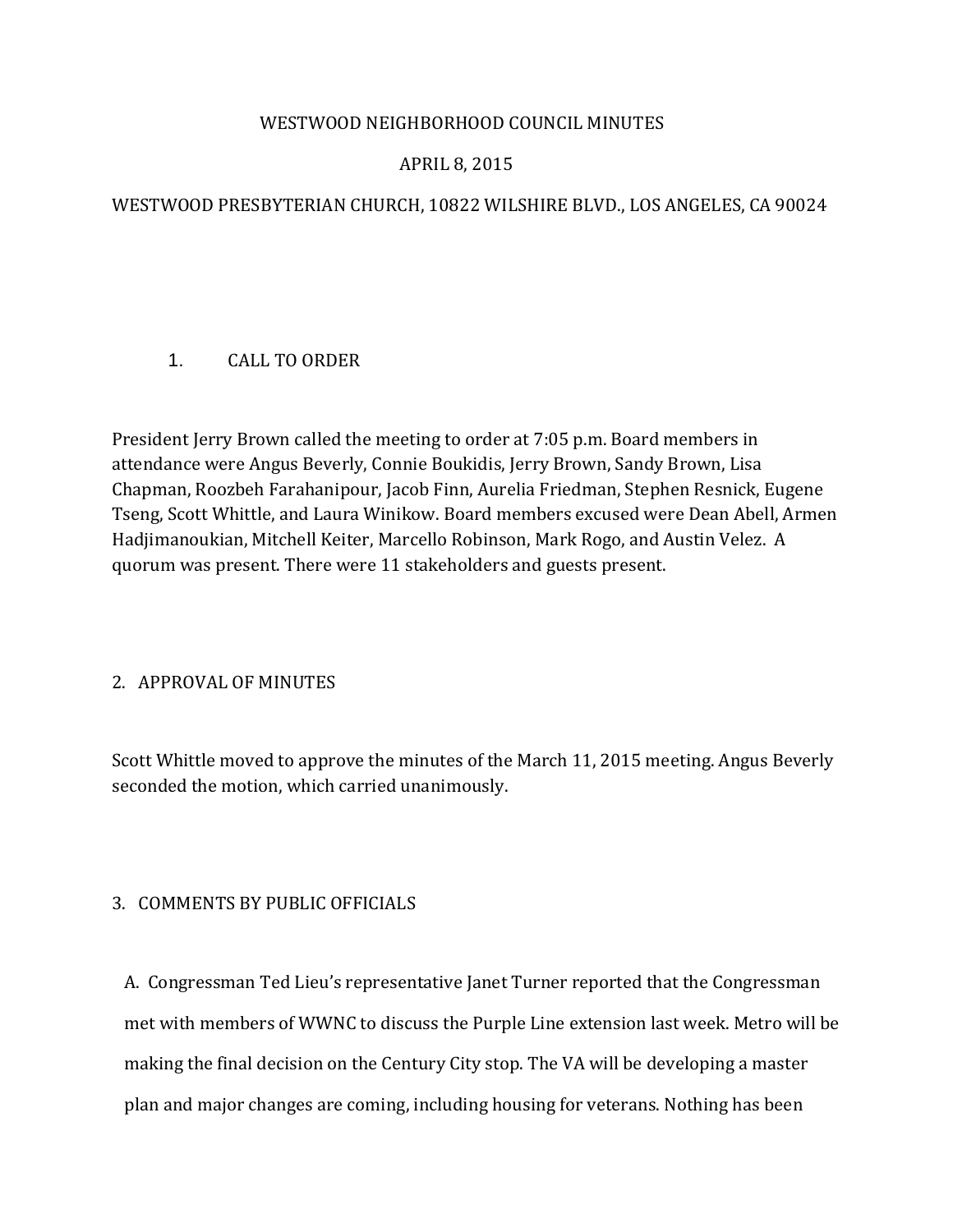decided about the baseball field.

 B. UCLA representative Rachel Brashear reported that a panel discussion on April 26th about the LA Times Book Club pick "Boys of Summer" will be held at UCLA and feature Mickey Kantor. UCLA has not made any decision regarding bicycle lanes.

 C. Eugene Tseng, representing State Senator Ben Allen, reported that the Senator is a co-sponsor of SB 277, which is the bill to remove the personal exemption as a reason to obtain a vaccination waiver for your child. The bill was heard today.

### 4. PUBLIC COMMENT

Stakeholder Steve Sann announced that the Westwood Branch Library will be having a 10th

anniversary celebration on May 9th, with events all day long and a ceremony at 1 p.m.

Stakeholder Marlene reported that Chase Bank is concerned about the homeless woman

living on the sidewalk in front of the building and that there are homeless living in the bushes in back of the building. The homeless count in January revealed 67 homeless people and 27 encampments in Westwood.

# 5. STANDING COMMITTEE STATUS REPORTS

A. Executive had no report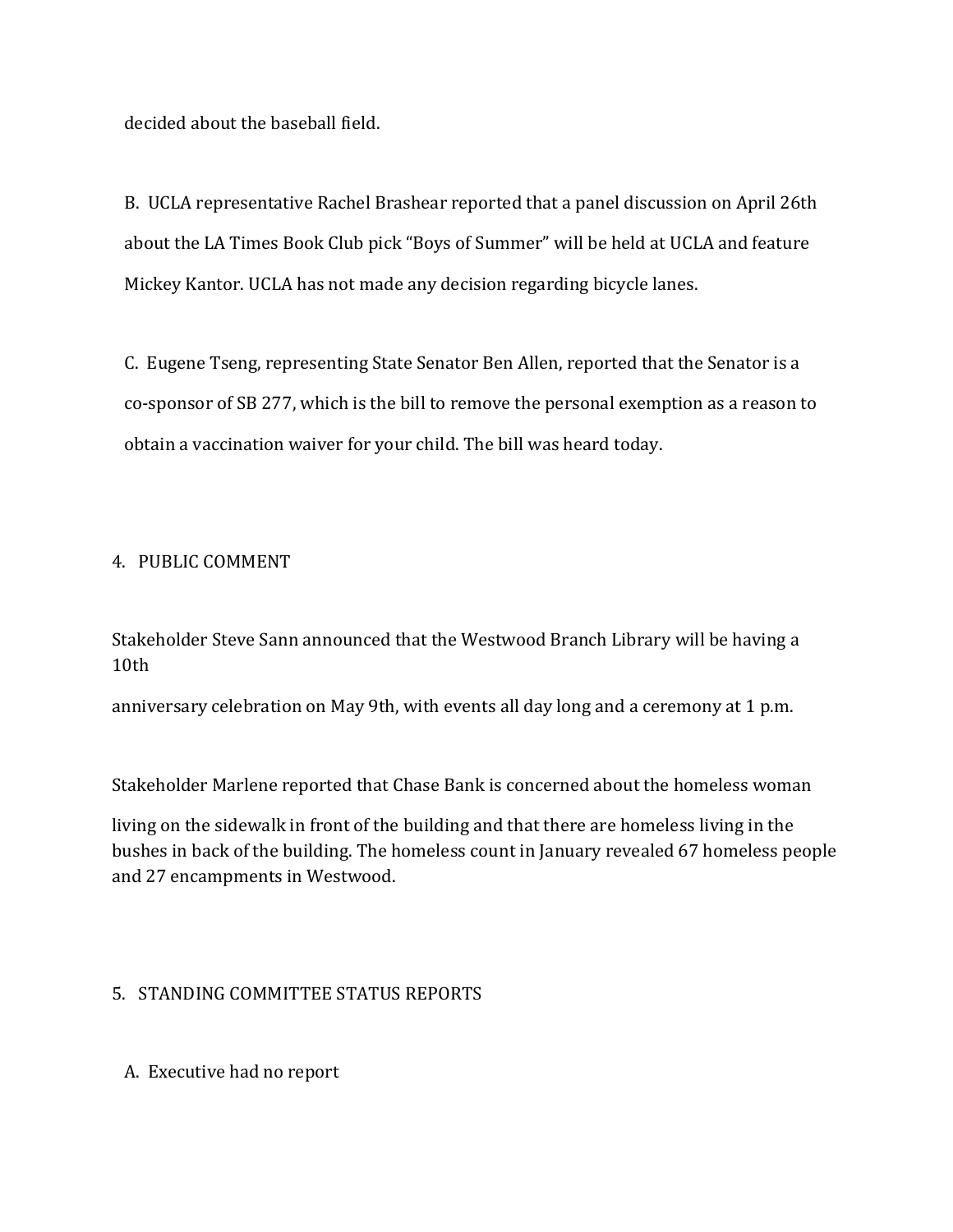#### B. Budget

 Treasurer Laura Winikow listed the expenses to be approved: \$97.56 for printed material for tonight's meeting and for March expenditures \$179.88 for the webmaster, \$2.66 for postage, and \$3,000 for the deposit on an earthquake simulator for the Disaster Preparedness Fair. The expenses were approved by a vote of Yes: 10 and No: 2, with Sandy Brown and Connie Boukidis voting no. There was \$1,689 left in the budget.

C. Land Use

1. Gayley Fraternity Project

Chair Connie Boukidis announced that this project was tabled.

2. Interim Control Ordinance/Historic Preservation Overlay Zone Ordinance

 A. Motion calling on Planning & Land Use Management Committee and LA City Council to extend the ICO/HPOZ ordinance from 45 days to a full 24 months and declaring WWNC's steadfast support of these measures.

 Connie Boukidis introduced the motion, seconded by Stephen Resnick, and it carried unanimously.

D. Outreach & Communications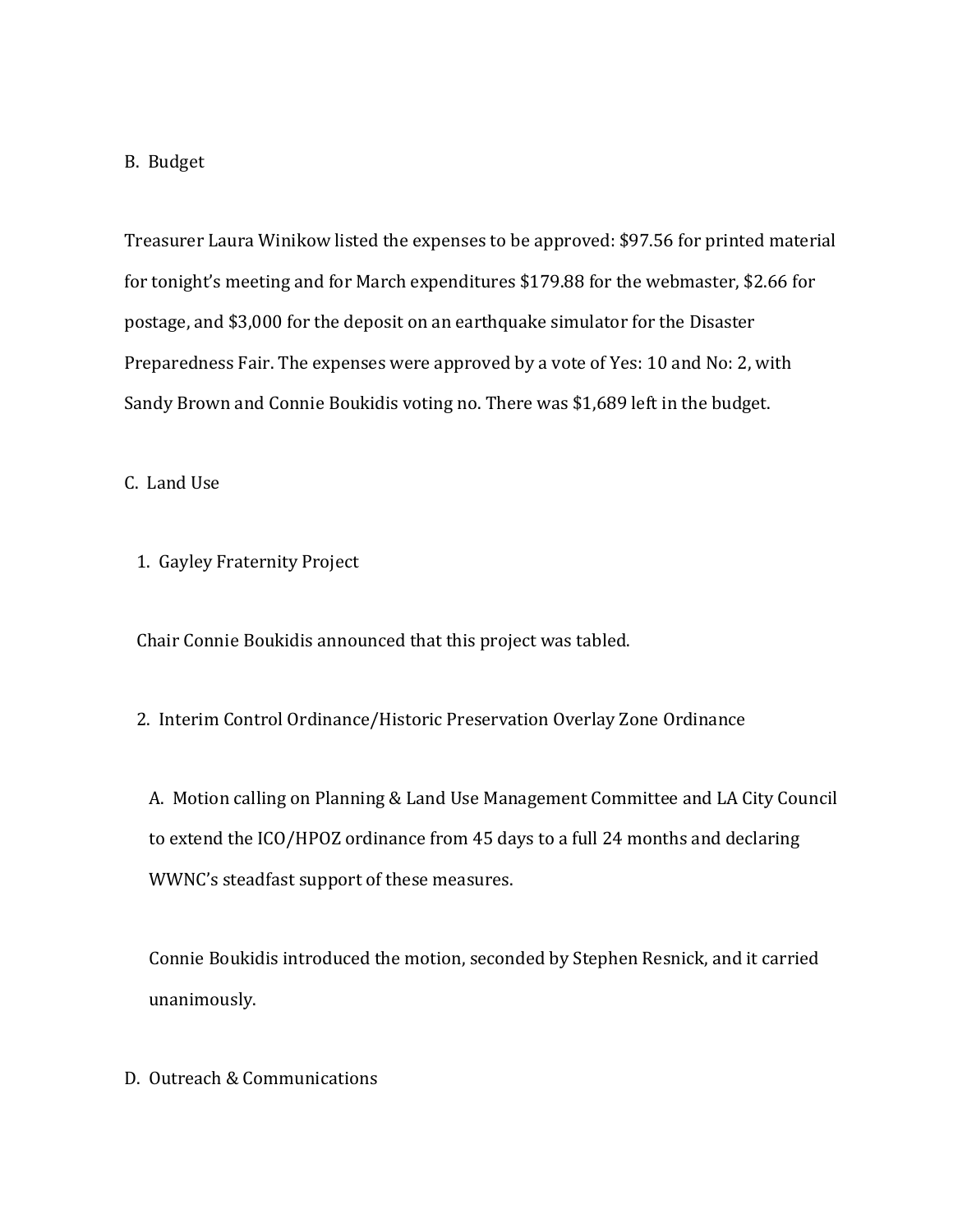Chair Lisa Chapman reported on the rules she learned at Ethics & Funding training.

### E. Public Safety

 Chair Angus Beverly reported that he and Armen Hadjimanoukian will be meeting with LADOT transportation engineer Mo Blorfroshan to discuss the Westwood/Weyburn intersection. UCLA Bicycle Academy representative Michael Cahn wants to partner with WWNC to promote bicycle safety. Angus and Armen will meet with him to discuss it.

F. Traffic

The report is the same as Public Safety.

### G. WRAC

 WRAC representative Sandy Brown announced that WRAC will be meeting with Mayor Garcetti on April 25th. WRAC has decided to focus on westside issues.

# 6. DISCUSSION & MOTION REGARDING ONLINE VOTING IN 2016 NEIGHBORHOOD COUNCIL ELECTIONS AND ACTION REGARDING THE 2016 ELECTION PROCEDURES STIPULATION WORKSHEET

Lisa Chapman led the board through the questions on the worksheet. The completed worksheet was approved by a unanimous vote.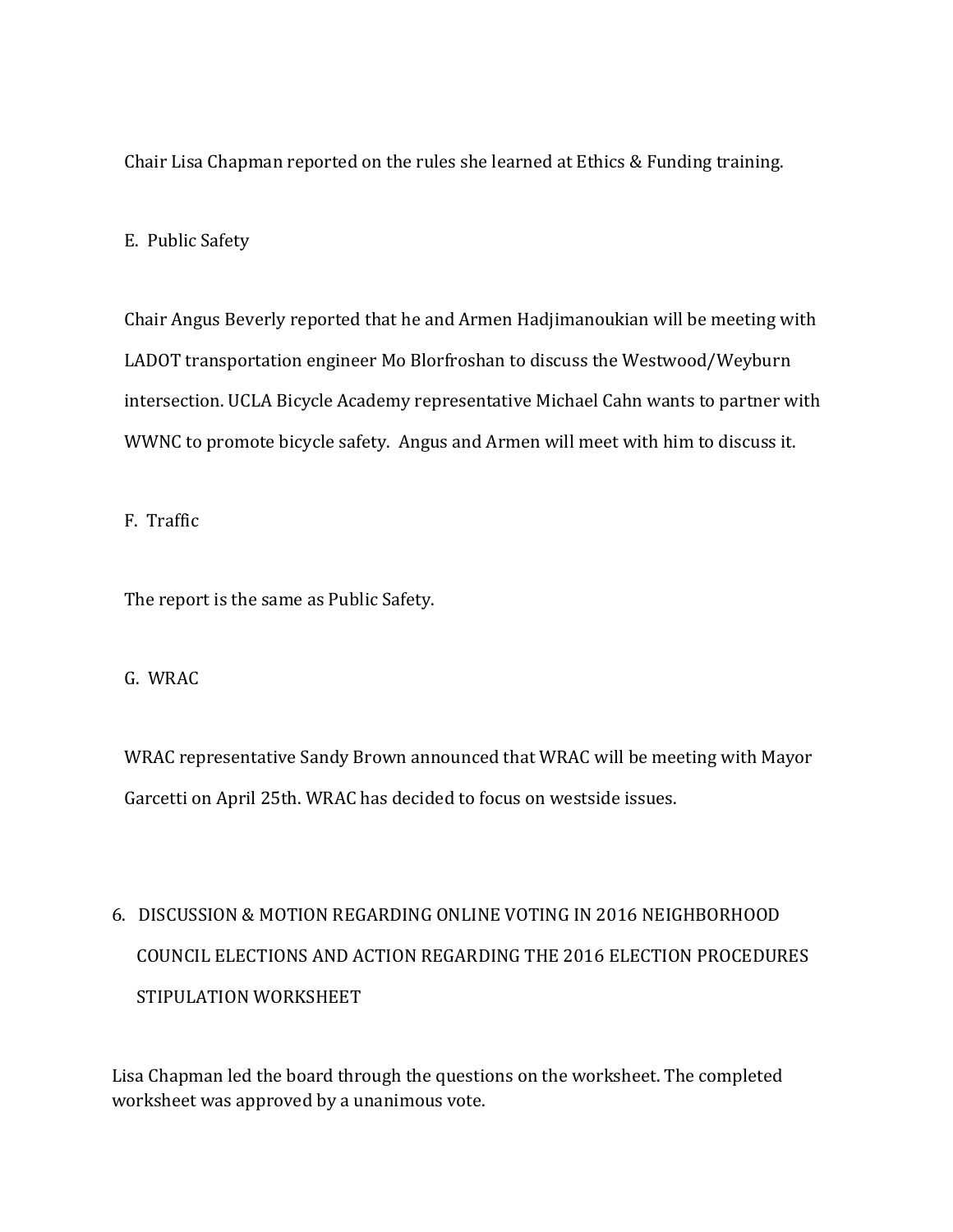### 7. BUDGET DAY

Lisa Chapman asked for volunteers to attend the Mayor's Budget Day on June 27th. Nobody volunteered but Marcello Robinson had said that he would attend if no one else volunteered.

# 8. TRANSIT & INTERCITY RAIL CAPITAL PROGRAM (TIRCP) GRANT APPLICATION SUBMITTED BY THE LOS ANGELES COUNTY METROPOLITAN TRANSPORTATION AUTHORITY

 A. Motion to approve letter of support for the purchase of heavy rail vehicles for the Westside Purple Line Extension and the Red/Purple Line Fleet Upgrade and Capacity Extension

 President Jerry Brown said that the deadline has passed but he would send the letter anyway. The board approved his action unanimously.

# 9. DISCUSSION AND MOTION TO ESTABLISH A CROSSWALK AT LE CONTE & LEVERING DUE TO UNSAFE CONDITIONS

 A. Motion: The WWNC highly recommends that the Department of Street Services/ Transportation add a crosswalk to help pedestrians cross safely and indicate to drivers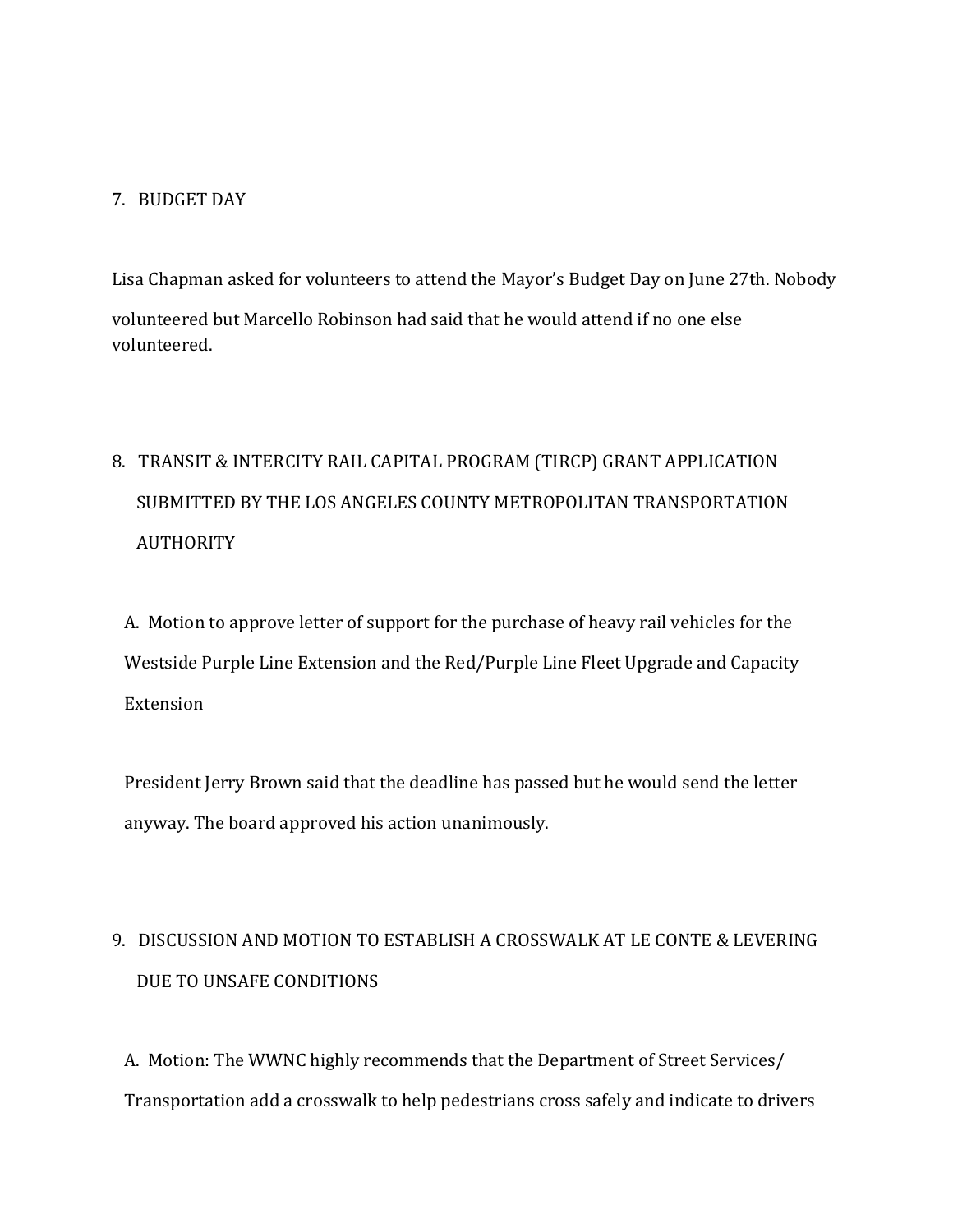where to stop their cars.

 Aurelia Friedman introduced the following motion, seconded by Lisa Chapman, which carried unanimously.

#### MOTION REGARDING THE INTERSECTION OF LE CONTE & LEVERING AVENUES

 There is a large amount of foot traffic in the intersection of Le Conte Ave. and Levering Ave. Right now, there is a crosswalk connecting the Chevron Gas Station and the other side of Levering, but there is not a demarcated crosswalk from the Gas Station to the North Village on the east side of the street. The line at the STOP sign at this intersection is not clear enough and it proves to be dangerous to pedestrians crossing who cross this street to get to and from Westwood Village.

 Due to this situation, the WWNC highly recommends that the Department of Street Services/Transportation add a crosswalk to help pedestrians cross safely and indicate to drivers where to stop their cars.

 Aurelia Friedman will attend the meeting that Angus Beverly and Armen Hadjimanoukian will have with LADOT engineer Mo Blorfroshan and bring up this issue.

### 10. WESTWOOD TORCH RUN FOR THE SPECIAL OLYMPICS